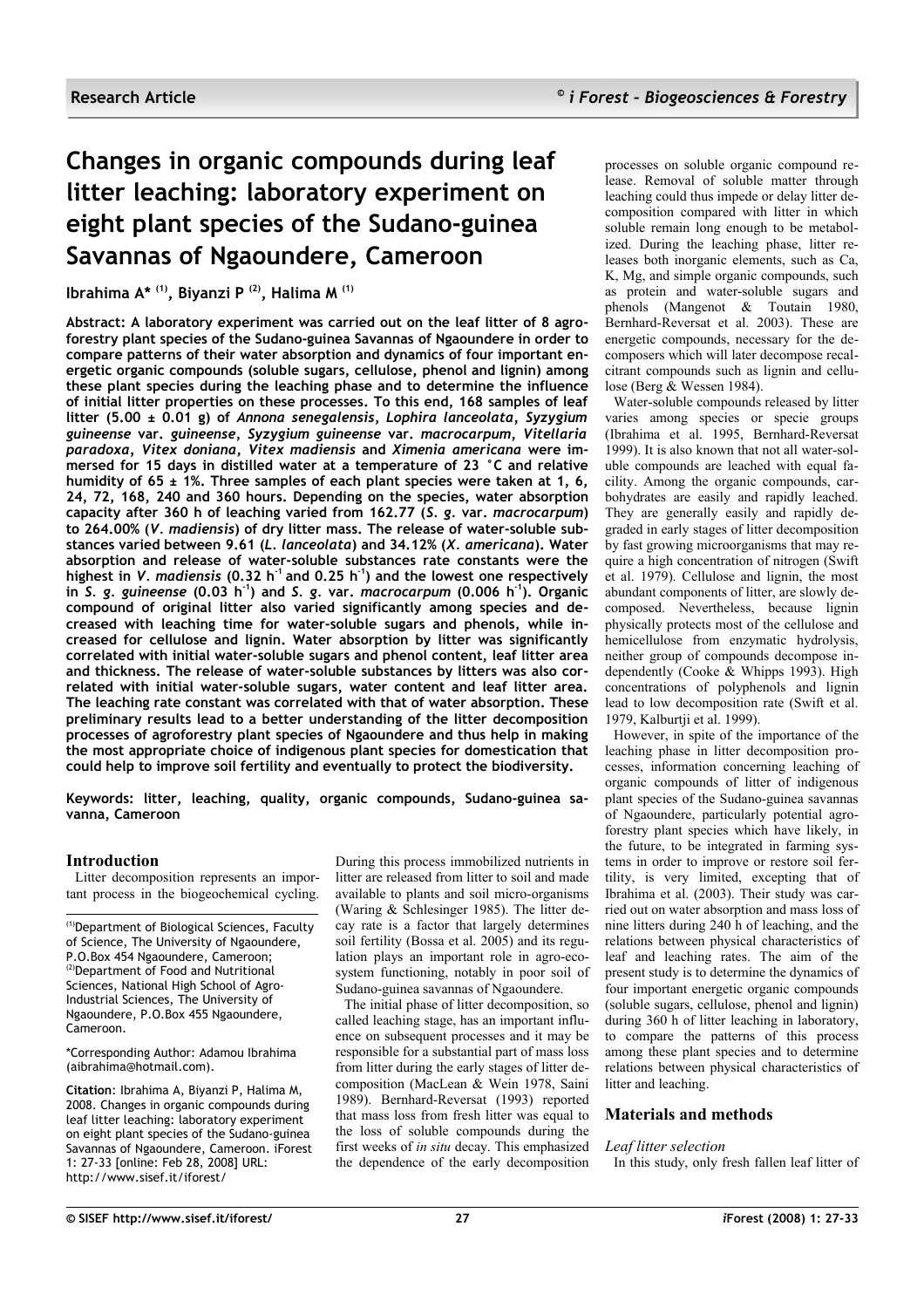eight socio-economical plant species of the Sudano-guinea savannas of Ngaoundere was used. The experiment involved 8 species: deciduous broad-leaved including three tree species (*Lophira lanceolata*, *Vitex doniana* and *Vitellaria paradoxa*) and four shrub species (*Annona senegalensis, Syzygium guineense* var. *macrocarpum*, *Vitex madiensis* and *Ximenia americana*) and an evergreen broad-leaved tree species (*Syzygium guineense* var. *guineense*). The distribution area of *S.g.* var. *guineense* Engl. (Myrtaceae) and *V. doniana* Sweet (Verbenaceae) is the forest gallery, while *A. senegalensis* Pers. (Annonaceae)*, L. lanceolata* Vann Tiegh ex Keay (Ochnaceae), *S. guineense* var. *macrocarpum* Engl. (Myrtaceae), *V. madiensis* Oliv. (Verbenaceae), *V. paradoxa* Vaertu (Sapotaceae) and *X. americana* Linn (Olacaceae) are located in the upland savanna. The eight species play a great socioeconomical role. They are a source of income, food, firewood, medicinal substances and soil fertility indicators for the farmers of this region (Yonkeu 1993, Pabame 2002). The farmers start now to conserve these plant species in farms.

## *Leaching experiment*

New litter fall samples were collected directly from forest floor in the Ngaoundere humid savannas, next to the University of Ngaoundere, during maximum leaf fall period (November 2002 - January 2003). This period corresponds to dry season and soil was very dried; no leaching was occurred from new litter. The site, Dang, is located 15 km from Ngaoundere Town. Litter was airdried and stored in the laboratory before use. For each species, twenty one leaf-litter samples of  $5.00 \pm 0.01$ g were weighed and submerged in plastic glass bottles (15 cm high and 13 cm wide), each containing 1 litre of distilled water, which was renewed every 24 h. The bottles were maintained in the laboratory for 15 days at room temperature of 23 °C and relative humidity of  $6\overline{5} \pm 1\%$ .

<span id="page-1-0"></span>**Fig. 1** - Changes in litter WC with leaching time in the 8 agroforestry species studied. AS: *A. senegalensis*; LL: *L. lanceolata*; SG: *S.g. guineensis*; SM: *S. g. macrocarpum*; VP: *V. paradoxa*; VD: *V. doniana*; VM: *V. madiensis*; XA: *X. americana*.

Three other samples of each species were oven dried (48 h at 60 °C) to determine their initial water content and initial dry mass. Three sample replicates of each species were sampled from bottles after 1 h, 6 h, 24 h, 72 h, 168 h, 240 h and 360 h. After removal, the samples of each litter were weighed wet, after removing surface water by pressing them between two sheets of filter paper. Then they were dried (48 h at 60  $^{\circ}$ C) and reweighed to obtain their dry weight. The water content and remaining dry mass were calculated.

For each species, 3 replicates (each of 10 leaf litter) were oven-dried (48 h at 60 °C), then weighed and their thickness measured by calliper. To avoid fragmentation, leaf-litter was moistened again, spread out and then the leaf areas were measured using a planimeter (Area meter, MK2).

## *Chemical analysis*

The samples of dry initial litters and those collected after 168 h and 360 h of incubation (n = 72) were ground in *Waring Commercial Blender* and sieved at 1 mm. The concentrations of water-soluble sugar, phenol, cellulose and lignin were respectively determined by Dubois et al. (1965) method, by Folin-Ciocalteu reagent (Marigo 1973), by colorimetric method (Updegraff 1969) and by van Soest's (1965) and detergent method.

### *Statistical analysis*

Changes in litter water content (WC in % dry mass) in relation to leaching time (in hours) were fitted to the following simple exponential model (*e.g.*, Ibrahima et al. 1995):

$$
WC = A \left[ 1 - \exp(-k_e t) \right]
$$

where *A* is the maximum water absorption capacity of litter (or Asymptote),  $k_e$  and  $\hat{t}$  are respectively the litter water absorption rate constant and the time of water absorption.

The litter mass remaining (LMR expressed



as a percentage of the initial mass) in relation to leaching time (in hours) was fitted to the following simple exponential model (Ibrahima et al. 2003, modified):

$$
LMR = B \cdot \exp(-k_s t)C
$$

where  $k_s$  is the leaching rate constant, B and C are respectively the compartments of water soluble and resistant substances (lignin, cellulose and other compounds not determined).

Because their coefficients of determination were highly significant, both equations were adopted in study.

A multiple comparison among the fitted constants was carried out using the *T'-method* (Sokal & Rohlf 1981). ANOVA, following by Scheffe's mean comparison test at 5% were used to compare the species.

The concentrations of the water-soluble sugars, phenol, cellulose and lignin compounds at the last sampling time (after 360 h of leaching) were compared to those measured in the initial litter for each species (*Student t* test). The loss of constituents was calculated as difference between final absolute amount and initial one of each component (g) and the same difference was also expressed as percentage of initial amount  $(\% )$ . A *Student* provided a test of the significance of the losses of constituents between the start of the experiment and after 360 h of leaching.

Pearson's coefficients were calculated between water absorption and leaching rate constants and physical and chemical characteristics of initial leaf litter. Multiple regression (stepwise) models were also used to determine relationships between these parameters. Relationships between maximum water absorption and LMR after 360 h were also determined.

# **Results**

## *Initial litter properties*

Excepting lignin content, all initial litter properties presented in this study differed significantly among plant species [\(Tab.](#page-2-0) 1). Initial water content (IWC) varies from 4.12% in *X. americana* to 7.30% in *S. g. macrocarpum*. The highest values of leaf litter area  $(127.92 \text{ cm}^2)$  and thickness  $(0.47$ mm) are found in *A. senegalensis* shrub and the lowest ones in *X. americana* shrub (15.92 cm<sup>2</sup> and 0.14 mm). Water soluble sugar contents vary significantly from *S. g. macrocarpum* (5.90%) to *V. paradoxa* (12.63%) and those of phenol from *V. madiensis* (1.24%) to *S. g. macrocarpum* (3.69%). The lowest values of cellulose and lignin contents were found in litter of *V. paradoxa* (respectively 1.46 and 1.05%) and the highest ones were found respectively in those of *V. doniana* (3.28%) and *L. lanceolata* (5.37%).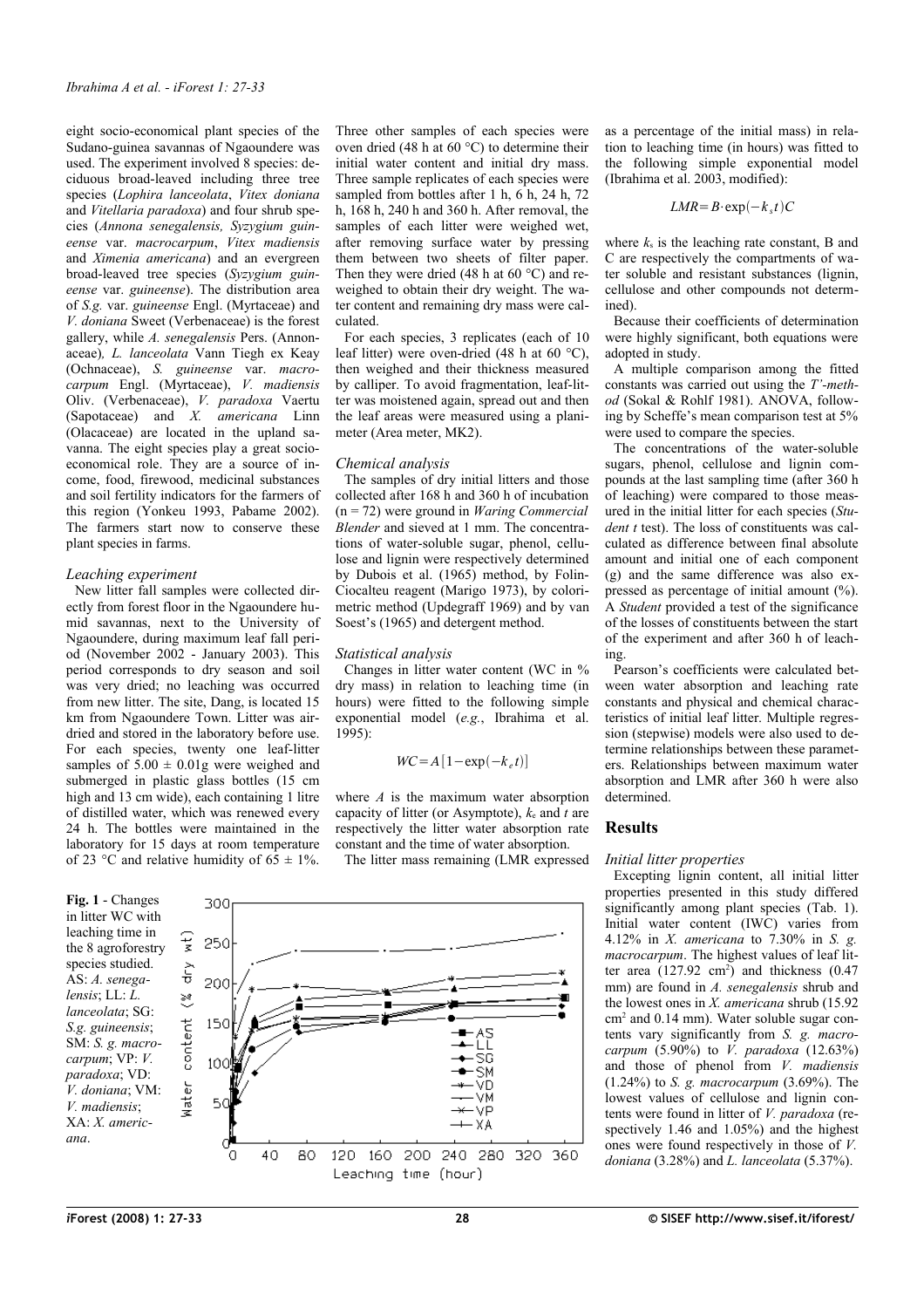<span id="page-2-0"></span>**Tab. 1** - Physical and chemical properties of initial litters (0h) and organic compounds of litter obtained after 360h of leaching. t: student test between litters at 0 h and 360 h of incubation; Standard Errors in parentheses; ns: non significant; ns: non significant; \* P < 0.05; \*\* P <  $0.01$ ; \*\*\* P < 0.001. Different letters indicate significant differences among different species for initial litters or for litters after 360 h of incubation. AS: *A. senegalensis*; LL: *L. lanceolata*; SG: *Syzygium guineense* var. *guineense*; SM: *S. guineense* var. *macrocarpum*; VD: *V. doniana*; VM: *V. madiensis*; VP: *V. paradoxa* and XA: *X. americana*.

|                       |                | <b>Deciduous broad-leaved trees</b> |                        |                         | Deciduous broad-leaved shrubs |                         |                        |                        | <b>Evergreen</b> trees |              |
|-----------------------|----------------|-------------------------------------|------------------------|-------------------------|-------------------------------|-------------------------|------------------------|------------------------|------------------------|--------------|
| Parameter             | Time           | LL                                  | <b>VD</b>              | <b>VP</b>               | AS                            | <b>SM</b>               | <b>VM</b>              | XA                     | SG                     | $\mathbf{F}$ |
| Initial WC $(\% )$    | 0h             | 5.27                                | 5.35                   | 6.26                    | 5.14                          | 7.30                    | 4.90b                  | 4.12                   | 6.46                   | $6.58**$     |
|                       |                | $(0.89)$ <sup>bc</sup>              | $(0.15)^{c}$           | $(0.84)$ <sup>bc</sup>  | $(0.14)^c$                    | $(0.13)^{a}$            | $(0.84)^c$             | $(0.56)^{\circ}$       | $(0.36)^{b}$           |              |
| Area $(cm2)$          | 0h             | 116.08                              | 51.41                  | 105.92                  | 127.92                        | 95.83                   | 43.36                  | 15.92                  | 84.67                  | $21.10***$   |
|                       |                | $(36.73)^{ab}$                      | $(36.46)$ <sup>c</sup> | $(23.24)$ <sup>ab</sup> | $(14.64)^{a}$                 | $(16.21)^{b}$           | $(22.34)^c$            | $(3.07)^d$             | $(18.47)^{b}$          |              |
| Thickness (mm)        | 0 <sub>h</sub> | 0.21                                | 0.40                   | 0.15                    | 0.47                          | 0.35                    | 0.33                   | 0.14                   | 0.36                   | $19.56***$   |
|                       |                | $(0.02)^{c}$                        | $(0.07)$ <sup>ab</sup> | $(0.03)^d$              | $(0.04)^{a}$                  | $(0.03)^{b}$            | $(0.05)^{b}$           | $(0.03)^d$             | $(0.04)^{b}$           |              |
| Soluble sugars $(\%)$ | 0 <sub>h</sub> | 7.91                                | 10.48                  | 12.63                   | 9.54                          | 5.90                    | 11.05                  | 10.99                  | 6.88                   | $9.25**$     |
|                       |                | $(1.12)^{cd}$                       | $(0.03)$ <sup>ab</sup> | $(0.37)$ <sup>a</sup>   | $(0.17)$ <sup>bc</sup>        | $(1.14)^d$              | $(0.97)$ <sup>ab</sup> | $(2.23)$ <sup>ab</sup> | $(0.84)^d$             |              |
|                       | 360h           | 4.02                                | 4.15                   | 2.46                    | 5.86                          | 3.81                    | 3.28                   | 3.76                   | 3.01                   | $9.46**$     |
|                       |                | $(0.11)^{bc}$                       | $(0.46)^{b}$           | $(0.68)^d$              | $(0.15)^{a}$                  | $(0.52)^{bc}$           | $(0.20)$ bcd           | $(0.14)$ <sup>bc</sup> | $(0.82)$ <sup>cd</sup> |              |
|                       | t              | $4.91*$                             | 19.22**                | $18.67**$               | 22.92***                      | 2.37ns                  | $11.13**$              | 4.58*                  | $4.66*$                |              |
| Phenol $(\% )$        | 0 <sub>h</sub> | 1.84                                | 1.54                   | 3.14                    | 1.86                          | 3.69                    | 1.24                   | 3.16                   | 3.21                   | 30.78***     |
|                       |                | $(0.27)^{c}$                        | $(0.16)$ <sup>cd</sup> | $(0.34)^{b}$            | $(0.14)^c$                    | $(0.36)$ <sup>a</sup>   | $(0.09)^d$             | $(0.09)$ <sup>ab</sup> | $(0.27)$ <sup>ab</sup> |              |
|                       | 360h           | 0.99                                | 0.55                   | 2.17                    | 0.73                          | 0.84                    | 0.16                   | 2.13                   | 0.71                   | $6.92**$     |
|                       |                | $(0.78)^{b}$                        | $(0.05)^{b}$           | $(0.12)^{a}$            | $(0.03)^{b}$                  | $(0.02)^{b}$            | $(0.02)^{b}$           | $(0.04)^{a}$           | $(0.06)^{b}$           |              |
|                       | $\mathfrak{t}$ | 1.06 <sup>ns</sup>                  | 8.58*                  | $3.75^{ns}$             | $11.01**$                     | $11.29**$               | $17.06***$             | 14.86***               | $12.45**$              |              |
| Cellulose $(\%)$      | 0 <sub>h</sub> | 2.53                                | 3.28                   | 1.46                    | 2.02                          | 1.80                    | 2.16                   | 3.09                   | 1.57                   | 22.33***     |
|                       |                | $(0.38)^{b}$                        | $(0.26)^{a}$           | $(0.16)^e$              | $(0.18)$ <sup>cd</sup>        | $(0.17)$ <sup>cde</sup> | $(0.05)^{bc}$          | $(0.09)^{a}$           | $(0.14)$ <sup>de</sup> |              |
|                       | 360h           | 3.35                                | 6.55                   | 7.16                    | 6.13                          | 4.86                    | 6.01                   | 6.83                   | 6.22                   | 146.85**     |
|                       |                | $(0.13)$ <sup>f</sup>               | $(0.25)$ <sup>bc</sup> | $(0.09)^{a}$            | $(0.02)^d$                    | (0.10)e                 | $(0.17)^d$             | $(0.17)^{b}$           | $(0.10)$ <sup>cd</sup> |              |
|                       | t              | $2.88$ ns                           | 12.80**                | 44.22***                | 32.31**                       | $21.61**$               | 30.91**                | 27.43**                | 38.79***               |              |
| Lignin $(\%)$         | 0 <sub>h</sub> | 5.37                                | 3.25                   | 1.05                    | 3.47                          | 3.22                    | 2.27                   | 3.01                   | 2.57                   | $3.29$ ns    |
|                       |                | $(1.44)^{a}$                        | $(1.06)^{a}$           | $(0.44)^{a}$            | $(0.71)^{a}$                  | $(1.24)^{a}$            | $(0.94)^{a}$           | $(0.97)^{a}$           | $(0.21)^{a}$           |              |
|                       | 360h           | 13.44                               | 7.70                   | 4.69                    | 9.76                          | 6.15                    | 5.04                   | 6.94                   | 8.37                   | 51.88***     |
|                       |                | $(0.88)^{a}$                        | $(0.33)$ <sup>cd</sup> | $(0.77)^{8}$            | $(0.13)^{b}$                  | $(0.13)$ <sup>ef</sup>  | $(0.97)$ <sup>fg</sup> | $(0.17)$ <sup>de</sup> | $(0.14)^c$             |              |
|                       |                | $6.77*$                             | $5.69*$                | 5.78*                   | $12.33**$                     | $3.34^{ns}$             | 2.90 <sup>ns</sup>     | $5.66*$                | 32.59***               |              |

*Changes in water content of leaf litter* The WC of litter increased rapidly during

the first 6 h of immersion, reaching 52.57 and 183.86% of dry mass respectively in *S. g. guineense* and *V. madiensis* [\(Fig.](#page-1-0) 1). Then the rate of increase slowed. At the end of incubation (15 days), the WC varied from 162.77% in *S. g. macrocarpum* to 264.51% in *V. madiensis*. Maximum water content (or maximum capacity of litter imbibition) was reaching after 72 h for the litter of *A. senegalensis*, *L lanceolata*, *S. g. macrocarpum*, *V. paradoxa, V. madiensis* and *X. americana*, because the values of water content among the four last sampling times were not significantly different ( $P > 0.05$ ). Nevertheless, *V. doniana* and *S. g. guineense* reached their maximum water content respectively after 24 h and 240 h.

The water absorption was fitted to an exponential model for each litter type. All the fits were highly significant [\(Tab.](#page-3-0) 2). The absorption process seemed to have been completed at the end of 15 days, since the WC reached values which were not significantly different from the asymptote values (A) for all species  $(P < 0.05)$ . The multiple comparison of asymptote values (A) and water absorption rate constants  $(k_e)$  by *T*'-method *a* t 5% (Sokal & Rohlf 1981) showed significant differences among species [\(Tab.](#page-3-0) 2). *V. madiensis* was distinguished by the highest asymptote value and the highest absorption rate; both *Syzygium* species showed the lowest asymptote values, together with *V. paradoxa* and *X. americana*, and the lowest absorption rate constant.

## *Changes in LMR*

The LMR of all species decreased rapidly from 81.1 to 97.6% in the first 24 h respectively in *X. americana* and *L. lanceolata* [\(Fig.](#page-3-1) [2\)](#page-3-1). For all species, half of the mass loss by leaching occurred within 3 days (72 h). After 15 days of immersion in water, the LMR varied from 66 to 90% of its initial mass, respectively in the same previous species, corresponding to a mass loss between 34 and 10% of their initial mass.

The LMR was fitted to negative exponential model, with a highly significant coefficient of determination for all species [\(Tab.](#page-3-0) [2\)](#page-3-0). A multiple comparison of leaching rate constants  $(k<sub>s</sub>)$  and water soluble compartment (B) by *T'-method* (Sokal & Rohlf, 1981) showed that the changes in mass loss during the leaching experiment varied among species. *V. madiensis* had the highest leaching rate constant and *L. lanceolata* and both *Syzygium* species the lowest ones. Nevertheless, *X. americana* distinguished itself by the highest water soluble substance compartment and *L. lanceolata* and *V. paradoxa* by the lowest ones.

# *Changes in organic compounds*

The chemical composition (%) of litter generally changed by differential losses or gains of its compounds during 360 h of leaching [\(Tab.](#page-2-0) 1). However, in some species no change was observed in water-soluble sugars (*S. g. macrocarpum*), cellulose (*L. lanceolata*), phenol (*L. lanceolata* and *V. paradoxa*) and lignin (*S.g. macrocarpum* and *V. madiensis*). Organic compounds changes after 168 and 360 h of litter leaching were presented in [Fig.](#page-4-1) 3. The quantity of watersoluble sugars and phenol compounds decreased significantly during leaching in seven species [\(Fig.](#page-4-1) 3 and [Tab.](#page-4-0) 3): 48 -83% of water-soluble sugars and 40 -89% of phenol were leached after 15 days of immersion in water, i.e. 0.21 - 0.50 g of sugars and 0.06 - 0.05 g of phenol, respectively in *A. senega*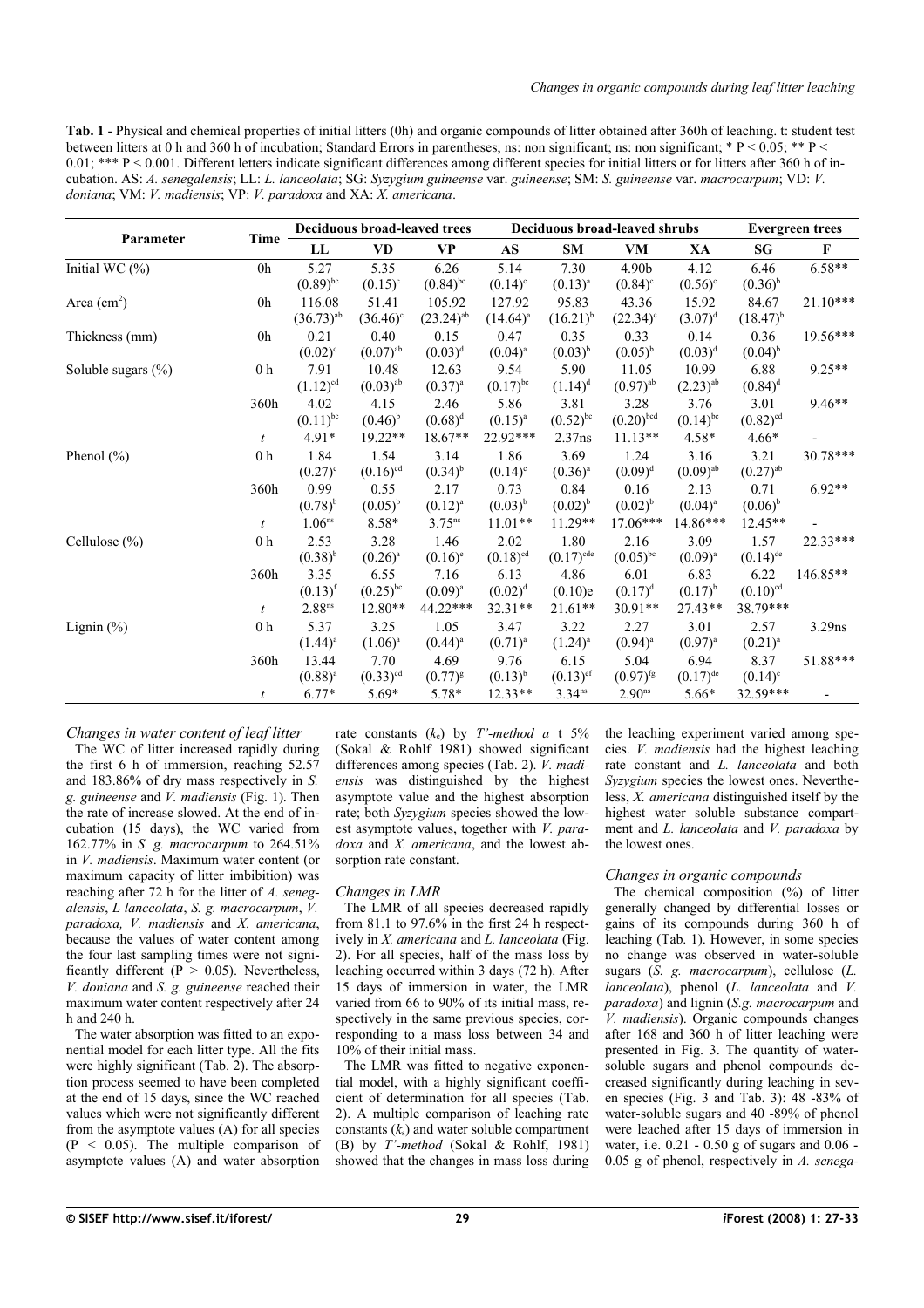<span id="page-3-0"></span>

| <b>Tab. 2</b> - Exponential regression equations describing changes in litter WC (in % dry mass) and LMR (in % of the initial mass) with leaching          |
|------------------------------------------------------------------------------------------------------------------------------------------------------------|
| time (in hour). For each parameter, different letters indicate that the values are significantly different between plants species ( $P \< H$ ; 0.05, $T$ ) |
| method). All coefficients of determination $(R^2)$ are significant at P &It 0.001. Standard Error in parenthesis and $n = 21$ . AS: A. senegalensis;       |
| LL: L. lanceolata; SG: Syzygium guineense var. guineense; SM: S. guineense var. macrocarpum; VD: V. doniana; VM: V. madiensis; VP: V.                      |
| <i>paradoxa</i> and XA: X. <i>americana</i> .                                                                                                              |

| <b>Species</b> |                      | $WC = A[1-exp(-k_e t)]$ |                | $LMR = B*exp(-k, t) C$       |                    |                      |                |  |
|----------------|----------------------|-------------------------|----------------|------------------------------|--------------------|----------------------|----------------|--|
|                | A                    | $\mathbf{k}$ e          | $\mathbf{R}^2$ | B                            | C                  | $\mathbf{k}$         | $\mathbf{R}^2$ |  |
| LL             | $187.49(4.26)^{bc}$  | $0.11(0.01)^{bc}$       | 0.955          | $9.37(1.01)^c$               | $89.95(1.05)^{a}$  | $0.007(0.002)^d$     | 0.920          |  |
| <b>VD</b>      | $200.81~(4.01)^{b}$  | $0.23(0.03)^{ab}$       | 0.958          | $12.02 (0.82)^{bc}$          | $86.58(0.52)^{a}$  | $0.048(0.011)^{bc}$  | 0.911          |  |
| VP             | $165.67(3.73)^d$     | $0.15(0.02)^{abc}$      | 0.954          | $9.95(1.16)^c$               | $88.82(0.61)^a$    | $0.119(0.048)^{ab}$  | 0.787          |  |
| AS             | $171.05 (4.27)^{cd}$ | $0.16(0.02)^{ab}$       | 0.939          | $12.10(0.70)^{bc}$           | $86.51a(0.56)^a$   | $0.020(0.003)^{bcd}$ | 0.937          |  |
| <b>SM</b>      | $154.63 (3.77)^d$    | $0.08(0.01)^{bc}$       | 0.954          | $10.73$ $(1.98)^{bc}$        | $87.97(2.08)^a$    | $0.006(0.003)^d$     | 0.837          |  |
| VM             | $242.31 (4.66)^a$    | $0.32(0.04)^a$          | 0.959          | $15.57(1.02)^{b}$            | 83.50 $(0.47)^{b}$ | $0.252(0.053)^{a}$   | 0.923          |  |
| XА             | $165.99 (3.61)^d$    | $0.17(0.02)^{ab}$       | 0.958          | $28.33(1.32)^{a}$            | $69.71(0.88)^c$    | $0.036(0.006)^{bc}$  | 0.956          |  |
| SG             | $165.95 (4.50)^d$    | $0.03~(0.004)^c$        | 0.956          | 13.30 $(1.33)$ <sup>bc</sup> | $85.97(1.37)^{ab}$ | $0.008~(0.002)^d$    | 0.919          |  |

*lensis and V. paradoxa* for sugars and in *V. paradoxa* and *V. madiensis* for phenol. In contrast, cellulose and lignin increased during the same process in the all species, with differences not always significant [\(Tab.](#page-4-0) 3): 46 - 322% of cellulose and 98 - 283% of lignin were gained after 15 days of immersion in water, i.e. 0.07 - 0.22 g of cellulose, respectively in *X. americana* and *V. paradoxa*, and 0.15 - 0.14 g of lignin respectively, in *V. doniana* and *V. paradoxa.*

## *Correlations between water absorption and leaching rate constants and initial litter properties*

The asymptote of the absorption exponential model (or maximum water content = MWC) was correlated positively with watersoluble sugar contents and negatively with phenol contents of initial litter [\(Tab.](#page-5-0) 4). The water absorption rate constant (*k*e) was positively correlated with initial litter area and water-soluble sugars and negatively correlated with phenol content of initial litter. The compartment of water-soluble substance (MSS) was negatively correlated with litter area, while the leaching rate constant  $(k<sub>s</sub>)$ was positively correlated with water-soluble sugars. It was also correlated with maximum water absorption capacity (or maximum water content  $=$  MWC) of litter:

$$
k_s = -0.3717 + 2.38 \cdot 10^3 \cdot MWC
$$
  

$$
R^2 = 0.7853, P = 0.0209, n = 8
$$

The water content of litter at the end of the leaching experiment was not correlated with the total mass loss. Nevertheless there was significant correlation between the absorption rate constant  $(k_e)$  and the leaching rate constant  $(k_s)$  of the litter  $(R^2= 0.8011, P <$ 0.005,  $n = 8$ ). The stepwise model showed that the relationship between water absorption rate constant  $(k_e)$  and initial litter properties was explained about 90% by the association of litter thickness and water-soluble sugars:

$$
k_e = -0.1645 + 0.1172 \cdot thickness
$$
  
+ 0.0296-sugars  

$$
R^2 = 0.9034, P < 0.001, n = 8
$$

The relationship between leaching rate constant  $(k<sub>s</sub>)$  and initial litter properties was explained about 95% by the association of water-soluble sugars and initial water content of initial litter:

> *k*<sub>*s*</sub>=−0.5983+0.0384⋅*sugars* 0.05176⋅*IWC*  $R^2 = 0.9503, P < 0.001, n = 8$

# **Discussion and conclusions**

Water absorption and mass loss were rapid at the start of incubation for all species. The dynamics of each of the both processes slowed until 72 h when the water absorption and the litter mass loss reached their maximum. No data from litter of African tropical savannas was available in literature, excepting that of Ibrahima et al. (2003). Their study found that the water content of nine species of sudano-guinea savanna of Adamawa, including the eight species under present study varied from 104 to 240% of dry mass respectively for *S. g.* var. *guin-*

*eense* and *Uapaca togoensis* during 24 h of leaching in laboratory, and from 173 to 335% for the same species at the end of experiment (240 h). The mass loss varied between 5 and 28% of initial dry mass respectively for *V. paradoxa* and *X. americana* during 24 h of leaching and from 12 and 33% for the same species during 240 h of leaching. In the present study, the litter water content varied from 88.21% (*S. g.* var. *guineense*) to 226.90% (*V. madiensis*), in 24 h, from 158.66 (*S. g.* var. *macrocarpum*) to 245.85% (*V. madiensis*), in 240 h, and from 162.77% to 264.52% of their dry mass in the same species at the end of the experiment (after 360 h). The mass loss varied from 2.39% (*L. lanceolata*) to 18.87 (*X. americana*), in 24 h, from 8.00 to 30.17%, in 240 h, and from 9.61 to 34.12% in the same species at the end of the experiment (360 h). The difference between the two results were significant ( $P < 0.05$ ) for eight species (not including *U. togoensis*) during 240h of leaching, despite the two occurred in the different period.

<span id="page-3-1"></span>Similar results were reported by Nykvist (1959a, 1959b; 1963), Taylor & Parkinson  $(1988)$ , Parsons et al.  $(1990)$  and Ibrahima et

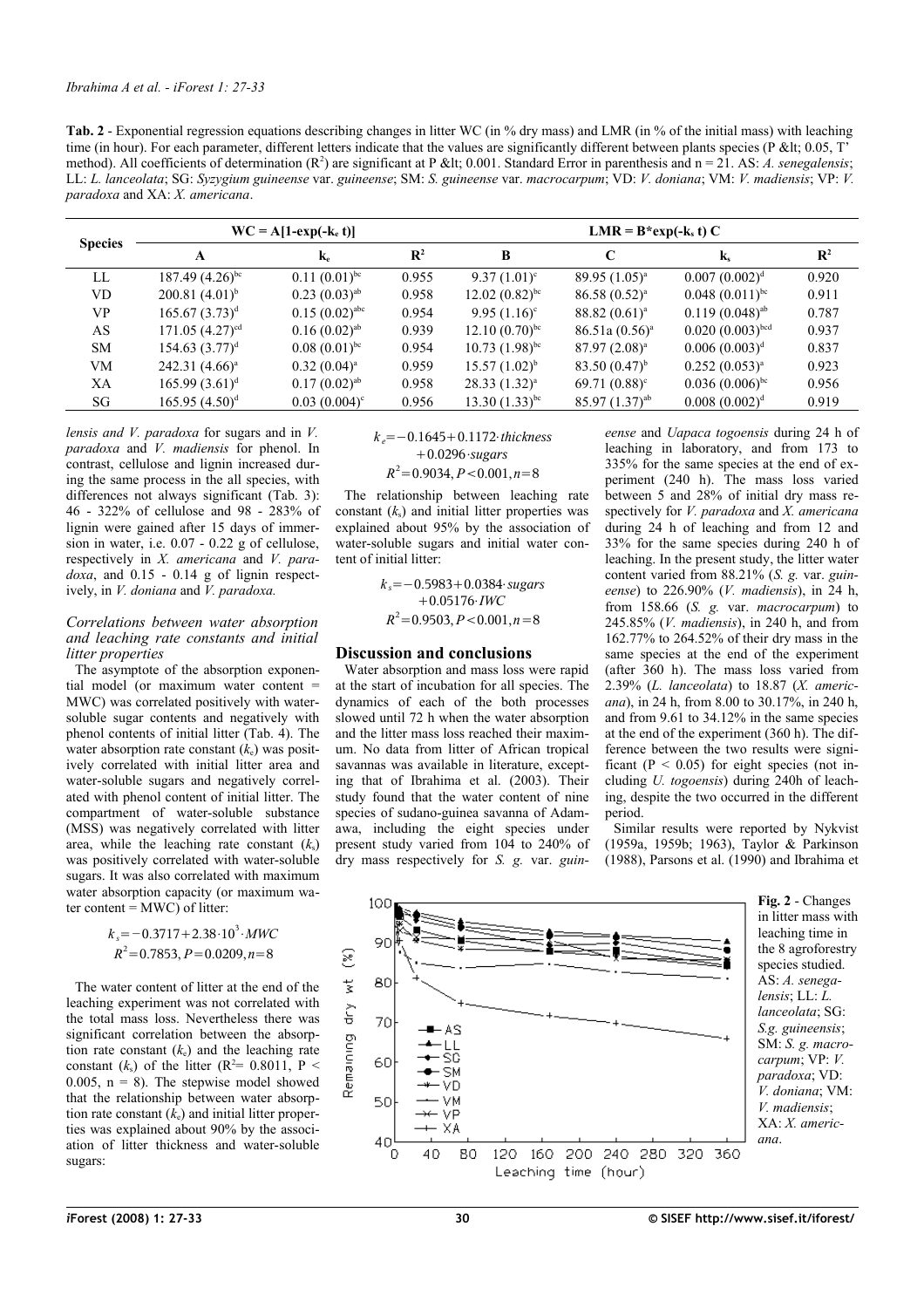

<span id="page-4-1"></span>**Fig. 3** - Changes in litter organic compounds (water soluble sugars, phenol, cellulose and lignin) with leaching time in the 8 agroforestry species studied. AS: *A. senegalensis*; LL: *L. lanceolata*; SG: *S.g. guineensis*; SM: *S. g. macrocarpum*; VP: *V. paradoxa*; VD: *V. doniana*; VM: *V. madiensis*; XA: *X. americana*.

al. (1995) on the leaf litter leaching of Temperate and Mediterranean broad-leaved species. According to Taylor & Parkinson (1988), the water absorption and the litter mass loss of trembling aspen (*Populus tremuloides*), in 24 h, were respectively 300% of litter dry mass (either about 90% of maximum water absorption capacity) and 24% of initial dry mass. Ibrahima et al. (1995) also have found that the litter of six Mediterranean tree species have the water absorption capacity ranging from 98%, in *Quercus ilex*, to 250%, in *Castanea sativa*, in 24 h of in-

cubation, reaching, in 240 h of incubation, 155% and 362% of dry mass, respectively. The mass loss varied from 3.2%, in *Fagus sylvatica*, to 6% of their initial mass, in *Castanea sativa*, during 24 h of incubation, and from 7% to 15% in the same species during 240 h of incubation.

Leaf Litter of Sudano-guinea Savannas of Ngaoundere seemed to have different patterns of water absorption and leaching than those of Temperate and Mediterranean regions. The Temperate leaf litters (*Castanea sativa* and *Populus tremuloides*) have high

water absorption capacity and high absorption and leaching rate constants. Water absorption and mass loss were almost completed (reached 90% of water absorption capacity) in 24 h of leaching in *Populus tremuloides*, *Fraxinus excelci* or and *Castanea sativa* (Nykvist 1963, Taylor & Parkinson 1988, Ibrahima et al. 1995), while in the Mediterranean and Sudano -guinea Savannas species, water absorption and mass loss slowed down and reached their maximum capacity around 72 h, even 240 h of incubation time varying with the species. Nevertheless, water -soluble substances (or maximum mass loss) of Sudano -guinea Savannas leaf litters (31% of initial dry mass in 240 h) were about 1.3 and 2 times higher than those of the Temperate (24%) and Mediterranean (15%) species, respectively. These results were in conformity with those reported by Jung et al. (1968) in their studies on the comparison among some litters of Temperate species (*Calluna vulgaris*, *Festuca sylvatica* and *Fagus sylvatica*) and Tropical species (*Acacia albida*, *Guiera senegalensis*, *Khaya senegalensis* and *Gmelina arborea*) of the dry Sahel-Senegalian Savannas. They have shown that the litters of tropical species were generally richer in water-soluble substances than those of temperate species. Other studies (Bernhard-Reversat 1993, Bernhard-Reversat 1999) had shown that *Eucalyptus* and *Acacia auriculiformi* leaf litters, originating from the Australian region and now largely planted in the African Savannas, exhibited a high content of soluble organic matter, ranging from 30% to 35% of dry mass. This suggested that the leaching role (or initial phase of litter decomposition) possibly has an important implication in the litter decomposition processes of Sudano -guinea Savannas, insofar as it is in this stage that energetic substances, such as water-soluble sugars, necessary for the biological activities, were mostly released.

According to the study of Ibrahima et al.

<span id="page-4-0"></span>**Tab. 3** - Mean differences in organic compound amounts between initial and final litter (360 h of incubation) expressed in g and, if these differences were significant, also as percentage of the initial amount. ND: non determined; ns: non significant; \* P &It; 0.05; \*\* P &It; 0.01; \*\*\* P < 0.001. Gain ( ) and loss (-). AS: *A. senegalensis*; LL: *L. lanceolata*; SG: Syzygium guineense var. *guineense*; SM: S. *guineens* e var. *macrocarpum*; VD: *V. doniana*; VM: *V. madiensis*; VP: *V. paradoxa* and XA: *X. americana*.

| Parameter      |               |            | Deciduous broad-leaved trees |             | Deciduous broad-leaved shrubs |            | Evergreen<br>broad-leaved<br>tree |                    |             |
|----------------|---------------|------------|------------------------------|-------------|-------------------------------|------------|-----------------------------------|--------------------|-------------|
|                |               | LL         | VD                           | VP          | AS                            | <b>SM</b>  | VM                                | XA                 | SG          |
| Litter mass    | $\%g$         | $-9.61***$ | $-16.09***$                  | $-14.17***$ | $-15.56***$                   | $-11.8***$ | $-18.89***$                       | $-34.12***$        | $-14.27***$ |
| Soluble sugars | G             | $-0.20*$   | $-0.33**$                    | $-0.50**$   | $-0.21***$                    | $-0.12$ ns | $-0.40**$                         | $-0.41*$           | $-0.20*$    |
|                | $\frac{0}{0}$ | 54.05      | 66.84                        | 83.24       | 47.98                         | ND         | 75.44                             | 77.40              | 65.58       |
| Phenol         | G             | $-0.04$ ns | $-0.05**$                    | $-0.06*$    | $-0.06**$                     | $-0.14**$  | $-0.05***$                        | $-0.08**$          | $-0.12**$   |
|                | $\frac{0}{0}$ | ND         | 70.23                        | 40.40       | 66.60                         | 80.05      | 89.19                             | 55.36              | 81.00       |
| Cellulose      | G             | 0.02ns     | $0.10*$                      | $0.22***$   | $0.15***$                     | $0.11**$   | $0.13***$                         | $0.07*$            | $0.18***$   |
|                | $\frac{0}{0}$ | ND.        | 67.00                        | 321.65      | 156.86                        | 134.97     | 130.21                            | 45.94              | 239.60      |
| Lignin         | G             | $0.33*$    | $0.15*$                      | $0.14*$     | $0.23*$                       | 0.10ns     | 0.09 <sub>ns</sub>                | 0.08 <sub>ns</sub> | $0.22**$    |
|                | $\frac{0}{0}$ | 126.60     | 97.93                        | 283.10      | 138.50                        | ND         | ND                                | ND                 | 178.9       |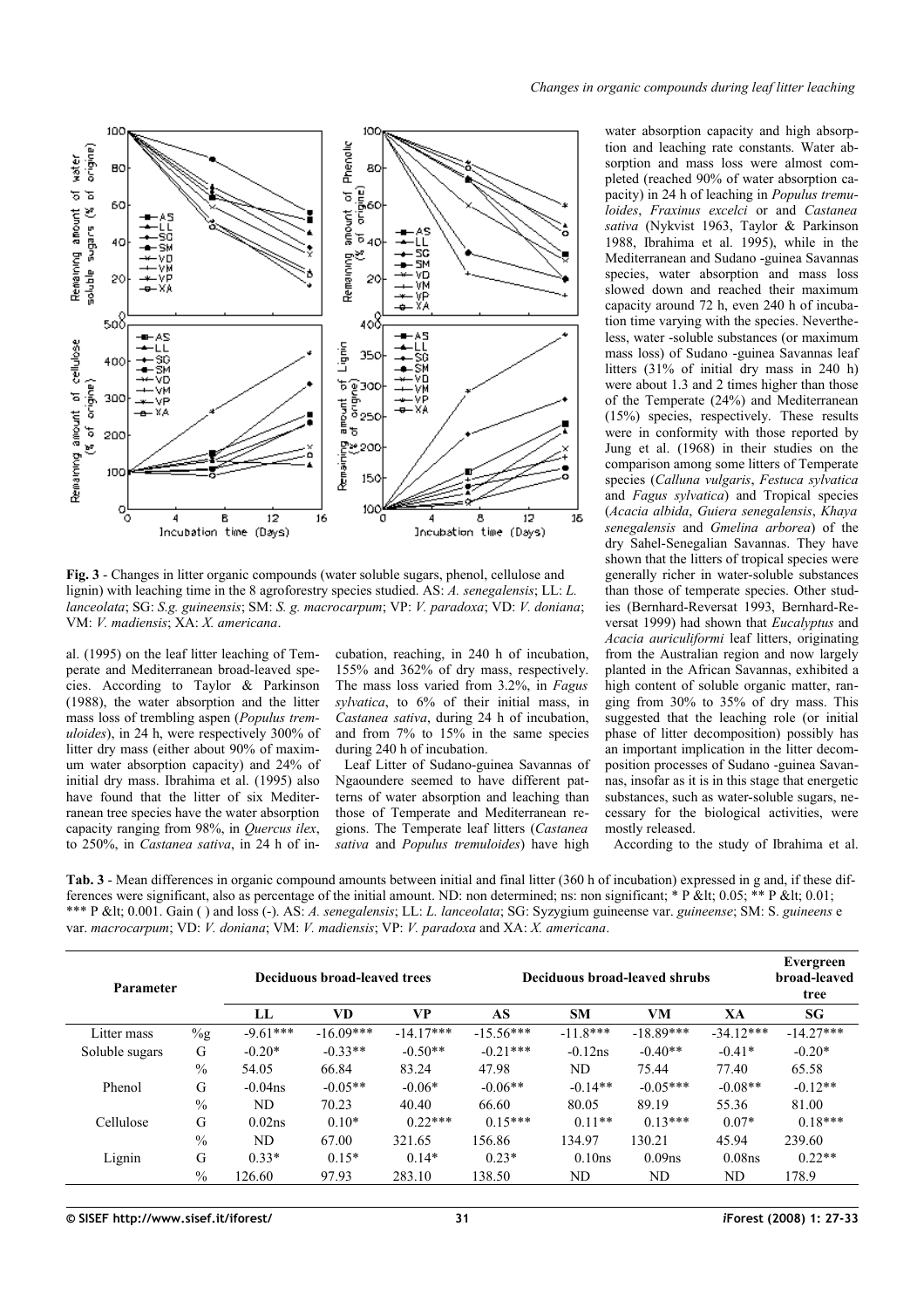(1995), the litters of deciduous species as *Castanea sativa* and *Fagus sylvatica* were distinguished from these of evergreen species like *Quercus ilex* and *Quercus coccifera* by their higher water absorption and higher mass loss during 10 days of laboratory leaching experiment in darkness. Conversely, no net differences were revealed in this study, among evergreen (*S. g. guineense*) and deciduous species (all remaining species), among forestry gallery species (*S. g. guineense, V. doniana*) and dry upland Savanna species (*A. senegalensis*, *L. lanceolata*, *S. g. macrocarpum*, *V. madiensis*, *V. paradoxa and X. americana*), nor among tree species (*L. lanceolata*, *S. g. guineense, V. doniana* and *V. paradoxa*) and shrubs ones (*A. senegalensis*, *S. g. macrocarpum*, *V. madiensis*, *X. americana*) according to water absorption capacity and water-soluble substance loss by their litters during 360 h of leaching. But, differences among plant families and among plant species seemed to appear in the present study. In fact, water absorption and release of water-soluble substances rate constants of Myrtaceae (*S. g. guineense* and *S. g. macrocarpum*) were slower than those of Verbenaceae (*V. doniana* and *V. madiensis*). In the same way, leaf litter of *X. americana* was richer in water-soluble substances than those of other species, while water absorption rate constant showed the highest value in *V. madiensis* and the lowest one in *S. g. guineense*, *L. lanceolata* and *S. g. macrocarpum.* This difference among species was reported by Jung et al. (1968) who studied the quality (but not the quantity) of water-soluble substances in the various types of litter. They thus showed that the litter of *Acacia albida* is richer in reducing sugars and contains relatively low amounts of amino -nitrogen than *Khaya senegalensis* and *Gmelina senegalensis*. They demonstrated that the supplementary contribution of *Acacia* leaves entails a marked enriching in all the water-soluble compounds of a little-leached tropical ferruginous soil. According to these authors, this fact partially explains the favourable influence of *Acacia* on the biological activities of the soil, proven in previous works (Jung 1967) and on the output of crops, reported by Charreau & Vidal (1965).

Generally the physical features of leaf-litter as well as their chemical quality seemed to play a great role in the changes in water absorption and water soluble substances, as reported by Taylor & Parkinson (1988), Saini  $(1989)$  and Ibrahima et al.  $(1995)$ . The maximum water absorption (A) and its rate constant (*k*e) were positively influenced by litter area and thickness and water-soluble sugars, and negatively affected by initial phenol content, while litter mass loss (MSS) and their rate constants  $(k<sub>s</sub>)$  were negatively influenced by litter area and positively affected by water soluble sugars and initial water <span id="page-5-0"></span>**Tab. 4** - Correlation coefficients of Pearson  $(n = 8)$  calculated between initial litter properties and maximum water content (*MWC*), maximum water soluble substances (*MSS*) and water absorption and leaching rate constants. In bold significant ( $P < 0.05$  or  $P < 0.01$ ) correlations.

| Parameter                    | <b>MWC</b> | k.        | <b>MSS</b> | $\mathbf{k}_s$ |
|------------------------------|------------|-----------|------------|----------------|
| Thickness (mm)               | 0.2095     | 0.1923    | $-0.3767$  | $-0.0722$      |
| Area $(cm2)$                 | $-0.3876$  | 0.9420    | $-0.7858$  | $-0.3679$      |
| Initial WC $(%)$             | $-0.4179$  | $-0.5331$ | $-0.6753$  | $-0.1889$      |
| Water-soluble sugars $(\% )$ | 0.7891     | 0.9420    | 0.3752     | 0.8611         |
| Phenol $(\% )$               | $-0.8245$  | $-0.7173$ | 0.1973     | $-0.3932$      |
| Cellulose $\%$ )             | $-0.0066$  | 0.4251    | 0.4152     | 0.3518         |
| Lignin $(\%)$                | $-0.0407$  | $-0.3531$ | $-0.1162$  | $-0.6021$      |

content of litter. During the 15 days of immersion in water, while at the same time absorbed water, the litter lost mass by releasing some of its constituents, which became dissolved in the water. But, no relation was found between the absolute value of water absorption by litters and their mass loss during leaching. This relationship exists between the rate constants of the two processes. These results did not agree with the findings of Ibrahima et al. (1995) on the Mediterranean litter types, because the authors reported that the initial cellulose content of litter seemed to play a role in the rate at which the litters absorbed water and the leaf thickness did not seem to have any influence on the dynamics of mass loss during leaching. On the other hand, in our study, litter thickness when it is combined with water-soluble sugars, seemed to influence the rate at which the litters absorbed water. Initial cellulose content did not play any role in the two processes in our study. Similarly, the quality index of initial lignin content of litters often considered as a determining factor for the overall speed of decomposition (*e.g.*, Taylor et al. 1989, Bernhard-Reversat & Schwartz 1997, Fioretto et al. 2001), did not seem to influence the dynamics of this leaching phase of decomposition. This is probably because decomposition mainly results from both physical, chemical and biological processes, but the leaching phase results only from physical and chemical processes (Ibrahima et al. 1995).

During the 15 days of leaching, the loss of dry mass was on average 9-34 g for each 100 g of initial litter. Among the C-rich constituents, soluble sugars and phenol were leached to a large extent: 48 - 83% and 40 - 89% of the sugars and phenol initially present in the litter disappeared during the 15 days of the experiment. This loss seemed to be proportional to the initial compound content of the litter. For instance, *V. paradoxa*, whose litter was the richest in soluble sugars and the poorest in cellulose and lignin content, had the lowest amounts in soluble sugars after 15 days after leaching. Comparatively, the quantity of lignin and cellulose in the litter

increased during the 15 days of incubation. Metabolic compounds, which account for most of the constituents released by leaching, are molecules that are readily metabolized by micro-organisms; it is known that micro-organisms capable of degrading lignin compounds needed also other C sources (Berg & Wessen 1984). Leaching of fresh litter can therefore lead to an export of these labile compounds towards the soil and therefore provide a supply of metabolic compounds for micro-organisms that participate in the decomposition processes of the underlying older litter layers. The mineral elements released by leaching are probably quickly recycled in the soil and vegetation.

Leaching changed the chemical composition of the litters by lowering the water-soluble sugar concentration (significant in 7 species) and phenol concentration (significant in 6 species), and increasing the cellulose (significant in 7 species) and lignin (significant in 6 species) concentrations. These results agree with those of the literature. According to our results and those of Parsons et al. (1990) and Ibrahima et al. (1995), there is therefore a consistent trend in litter quality during leaching. Leaching may therefore have more important consequences for the subsequent decomposition processes in the Sudano-guinea Savannas of Ngaoundere, as well as in the tropical Savannas (Bernhard-Reversat 1999), since it is known that the initial content of water-soluble substances plays a major role during litter decomposition. Berg  $\&$  Tamm (1991) and Berg  $\&$  Ekbohm (1991) showed that there is in fact a positive relation between the initial quantities of water-soluble substances in the litter and its rate of decomposition. Similarly, Mangenot & Toutain (1980) demonstrated that the litter types that are richest in watersoluble substances are also those that are most quickly decomposed. We have also shown (Gillon et al. 1994) that the dynamics of mass loss during the decomposition of 12 Mediterranean litters in microcosms was largely explained by their initial content of water-soluble substances. Prolonged leaching could therefore transform fresh litter into